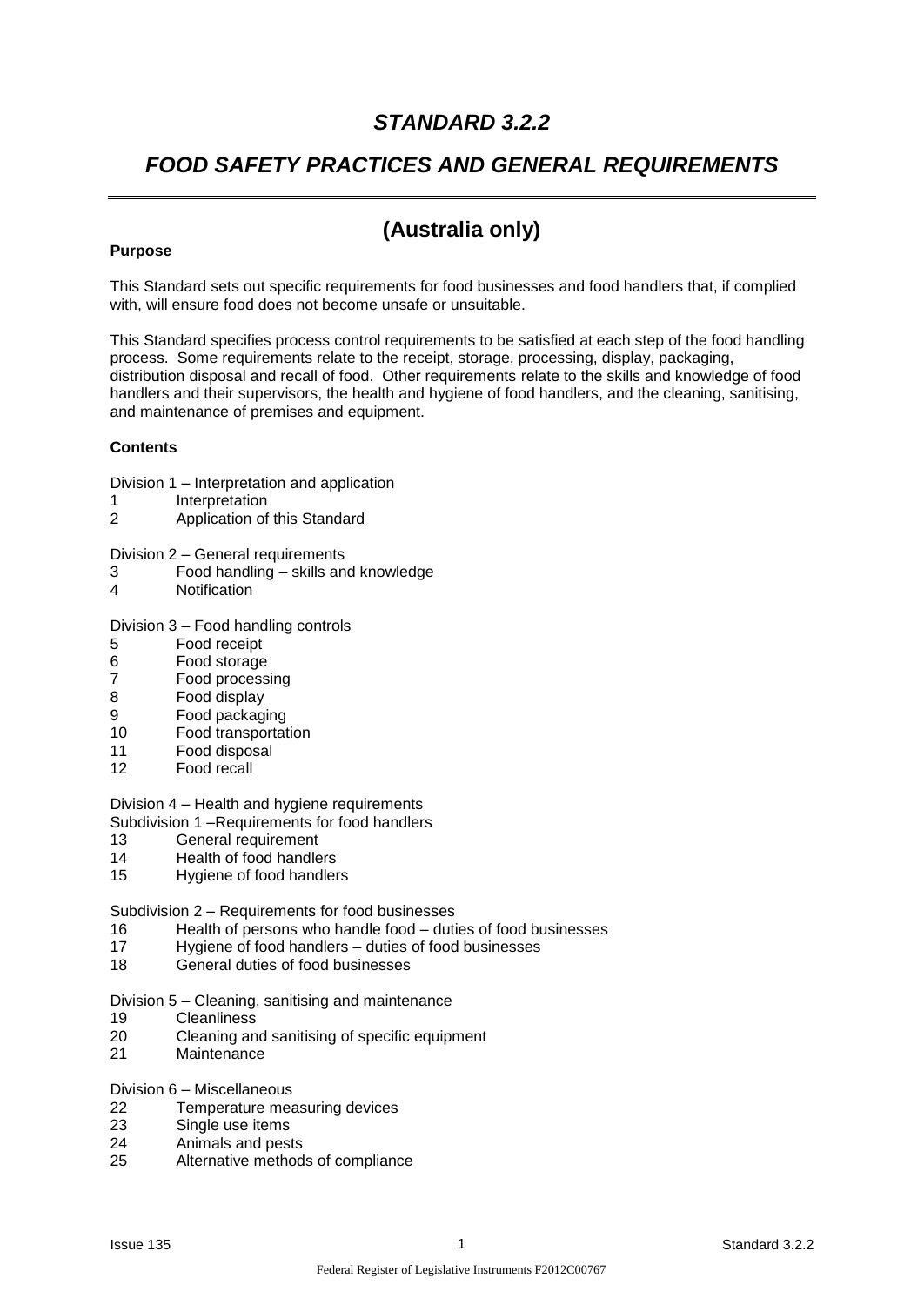#### **Clauses**

## **Division 1 – Interpretation and application**

#### **1 Interpretation**

In this Standard, unless the contrary intention appears –

- **carrier of a foodborne disease** does not include a person who is a carrier of *Staphylococcus aureus*.
- **condition** means an infected skin lesion or discharges from the ear, nose or eye.
- **environmental conditions** means conditions under which certain food may be required to be stored including temperature, humidity, lighting conditions and atmosphere.
- **foodborne disease** means a disease that is likely to be transmitted through consumption of contaminated food.
- **food safety program** means a program set out in a written document retained at the food premises of the food business, including records of compliance and other related action, that –
	- (a) systematically identifies the potential hazards that may be reasonably expected to occur in all food handling operations of the food business;
	- (b) identifies where, in a food handling operation, each hazard identified under paragraph (a) can be controlled and the means of control;
	- (c) provides for the systematic monitoring of those controls;
	- (d) provides for appropriate corrective action when that hazard, or each of those hazards, is found not to be under control;
	- (e) provides for the regular review of the program by the food business to ensure its adequacy; and
	- (f) provides for appropriate records to be made and kept by the food business demonstrating action taken in relation to, or in compliance with, the food safety program.

**frozen** does not include partly thawed.

- **potentially hazardous food** means food that has to be kept at certain temperatures to minimise the growth of any pathogenic microorganisms that may be present in the food or to prevent the formation of toxins in the food.
- **process**, in relation to food, means activity conducted to prepare food for sale including chopping, cooking, drying, fermenting, heating, pasteurising, thawing and washing, or a combination of these activities.
- **ready-to-eat food** means food that is ordinarily consumed in the same state as that in which it is sold and does not include nuts in the shell and whole, raw fruits and vegetables that are intended for hulling, peeling or washing by the consumer.

**symptom** means diarrhoea, vomiting, sore throat with fever, fever or jaundice.

**temperature control** means maintaining food at a temperature of –

- (a)  $5^{\circ}$ C, or below if this is necessary to minimise the growth of infectious or toxigenic microorganisms in the food so that the microbiological safety of the food will not be adversely affected for the time the food is at that temperature; or
- (b)  $60^{\circ}$ C or above; or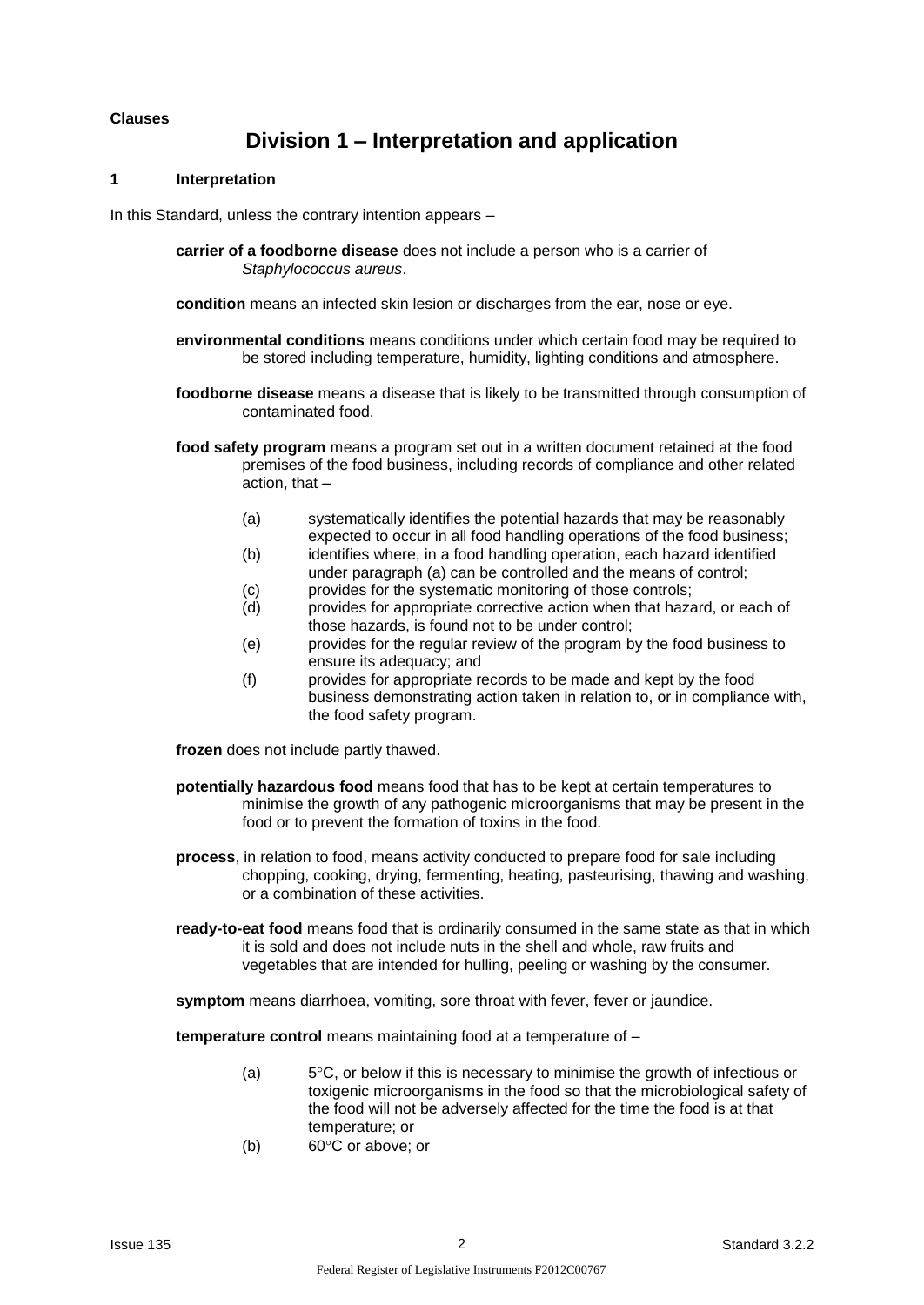(c) another temperature — if the food business demonstrates that maintenance of the food at this temperature for the period of time for which it will be so maintained, will not adversely affect the microbiological safety of the food.

### **2 Application of this Standard**

This Standard applies to all food businesses and food handlers in Australia in accordance with Standard 3.1.1 – Interpretation and Application.

### **Editorial note:**

Food businesses that operate from a farm, vineyard, orchard or aquaculture facility should refer to the definition of 'food business' in Standard 3.1.1 to determine if they have to comply with this Standard. If they are involved in the substantial transformation of food or the sale or service of food directly to the public then they must comply with this Standard.

### **Division 2 – General requirements**

### **3 Food handling – skills and knowledge**

(1) A food business must ensure that persons undertaking or supervising food handling operations have –

- (a) skills in food safety and food hygiene matters; and
- (b) knowledge of food safety and food hygiene matters,

commensurate with their work activities.

(2) Subclause (1) does not apply to a food business in relation to persons undertaking food handling operations for fundraising events, that is, events –

- (a) that raise funds solely for community or charitable causes and not for personal financial gain; and
- (b) at which only food is sold that is not potentially hazardous or which is to be consumed immediately after thorough cooking.

### **4 Notification**

(1) A food business must, before the food business commences any food handling operations, notify the appropriate enforcement agency of the following information –

- (a) contact details for the food business including the name of the food business and the name and business address of the proprietor of the food business;
- (b) the nature of the food business: and
- (c) the location of all food premises of the food business that are within the jurisdiction of the enforcement agency.

(2) When complying with subclause (1), the proprietor of the food business must answer all questions asked by the appropriate enforcement agency in relation to the matters listed in subclause (1) in the form approved from time to time by the relevant authority under the Act.

(3) The food business must notify the appropriate enforcement agency of any proposed change to the information specified in subclause (1) before the change occurs.

(4) A food business that exists at the time of the commencement of this clause must provide the appropriate enforcement agency with the information specified in subclause (1) within three months of the commencement of this clause.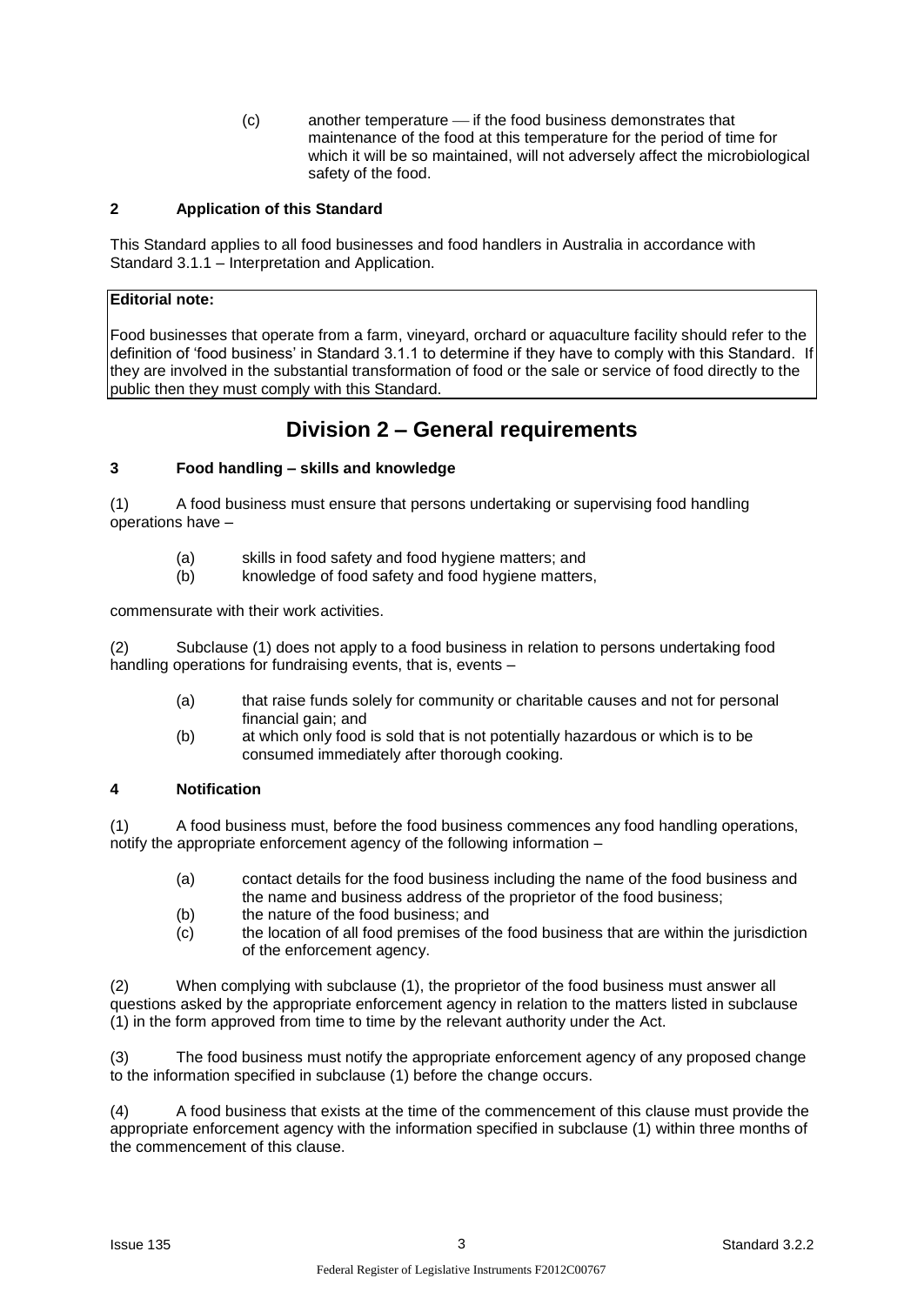# **Division 3 – Food handling controls**

### **5 Food receipt**

(1) A food business must take all practicable measures to ensure it only accepts food that is protected from the likelihood of contamination.

(2) A food business must provide, to the reasonable satisfaction of an authorised officer upon request, the following information relating to food on the food premises –

- (a) the name and business address in Australia of the vendor, manufacturer or packer or, in the case of food imported into Australia, the name and business address in Australia of the importer; and
- (b) the prescribed name or, if there is no prescribed name, a name or a description of the food sufficient to indicate the true nature of the food of the food.

(3) A food business must, when receiving potentially hazardous food, take all practicable measures to ensure it only accepts potentially hazardous food that is at a temperature of –

- (a)  $5^{\circ}$ C or below; or
- (b)  $60^{\circ}$ C or above,

unless the food business transporting the food demonstrates that the temperature of the food, having regard to the time taken to transport the food, will not adversely affect the microbiological safety of the food.

(4) A food business must, when receiving potentially hazardous food, take all practicable measures to ensure that food which is intended to be received frozen, is frozen when it is accepted.

### **6 Food storage**

- (1) A food business must, when storing food, store the food in such a way that
	- (a) it is protected from the likelihood of contamination; and
	- (b) the environmental conditions under which it is stored will not adversely affect the safety and suitability of the food.
- (2) A food business must, when storing potentially hazardous food
	- (a) store it under temperature control; and
	- (b) if it is food that is intended to be stored frozen, ensure the food remains frozen during storage.

### **7 Food processing**

- (1) A food business must
	- (a) take all practicable measures to process only safe and suitable food; and
	- (b) when processing food
		- (i) take all necessary steps to prevent the likelihood of food being contaminated; and
		- (ii) where a process step is needed to reduce to safe levels any pathogens that may be present in the food – use a process step that is reasonably known to achieve the microbiological safety of the food.

(2) A food business must, when processing potentially hazardous food that is not undergoing a pathogen control step, ensure that the time the food remains at temperatures that permit the growth of infectious or toxigenic microorganisms in the food is minimised.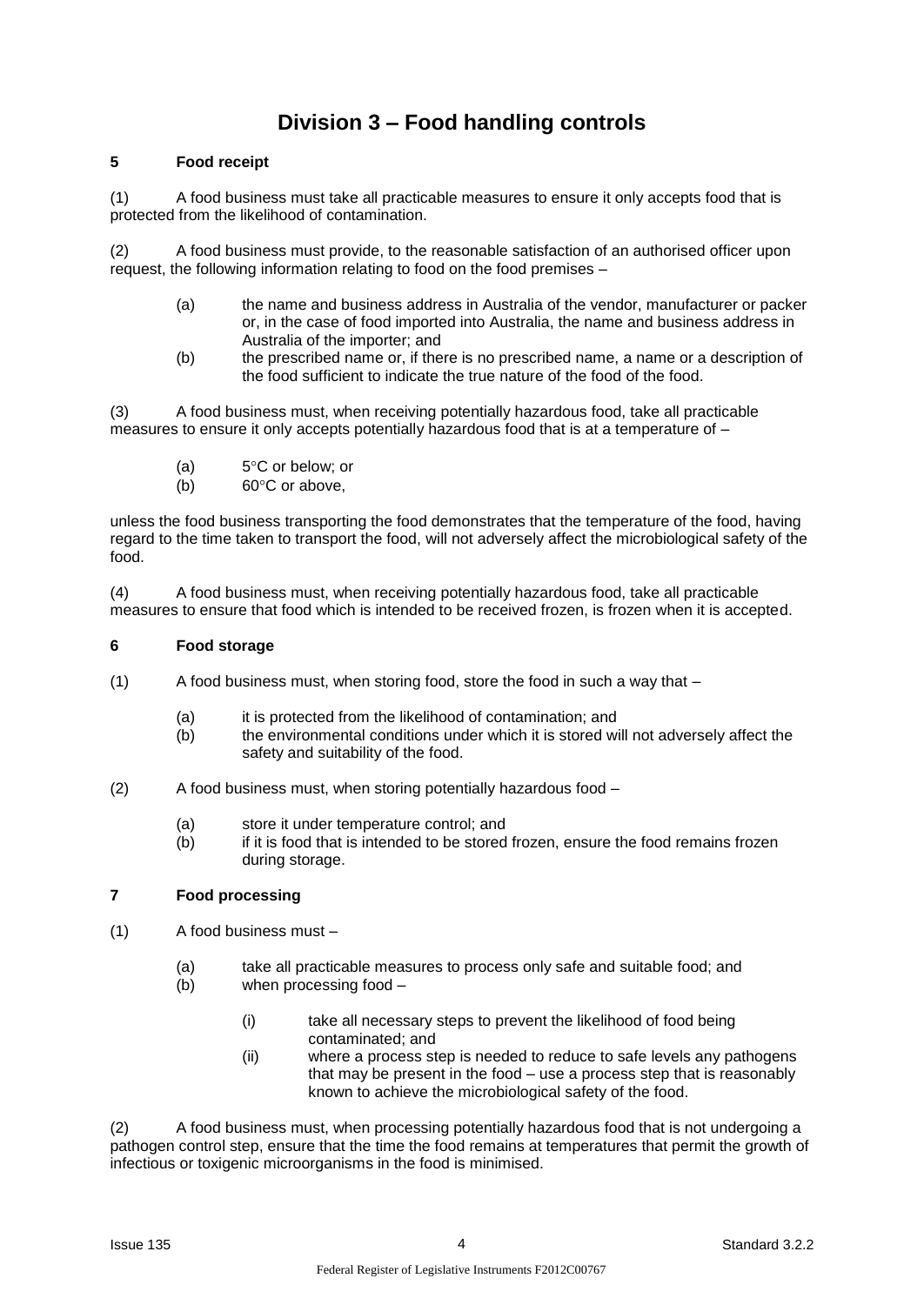(3) A food business must, when cooling cooked potentially hazardous food, cool the food –

- (a) within two hours from  $60^{\circ}$ C to 21 $^{\circ}$ C; and
- (b) within a further four hours from  $21^{\circ}$ C to  $5^{\circ}$ C;

unless the food business demonstrates that the cooling process used will not adversely affect the microbiological safety of the food.

(4) A food business must, when reheating previously cooked and cooled potentially hazardous food to hold it hot, use a heat process that rapidly heats the food to a temperature of  $60^{\circ}$ C or above, unless the food business demonstrates that the heating process used will not adversely affect the microbiological safety of the food.

### **8 Food display**

(1) A food business must, when displaying food, take all practicable measures to protect the food from the likelihood of contamination.

- (2) A food business must, when displaying unpackaged ready-to-eat food for self service
	- (a) ensure the display of the food is effectively supervised so that any food that is contaminated by a customer or is likely to have been so contaminated is removed from display without delay;
	- (b) provide separate serving utensils for each food or other dispensing methods that minimise the likelihood of the food being contaminated; and
	- (c) provide protective barriers that minimise the likelihood of contamination by customers.
- (3) Subclause (2) does not apply to food in tamper resistant equipment or containers.

(4) A food business must not display for sale on any counter or bar, any ready-to-eat food that is not intended for self-service unless it is enclosed, contained or wrapped so that the food is protected from likely contamination.

(5) A food business must, when displaying potentially hazardous food –

- (a) display it under temperature control; and
- (b) if it is food that is intended to be displayed frozen, ensure the food remains frozen when displayed.

### **9 Food packaging**

A food business must, when packaging food –

- (a) only use packaging material that is fit for its intended use;
- (b) only use material that is not likely to cause food contamination; and
- (c) ensure that there is no likelihood that the food may become contaminated during the packaging process.

#### **10 Food transportation**

A food business must, when transporting food –

- (a) protect all food from the likelihood of contamination;<br>(b) transport potentially hazardous food under temperation
- transport potentially hazardous food under temperature control; and
- (c) ensure that potentially hazardous food which is intended to be transported frozen remains frozen during transportation.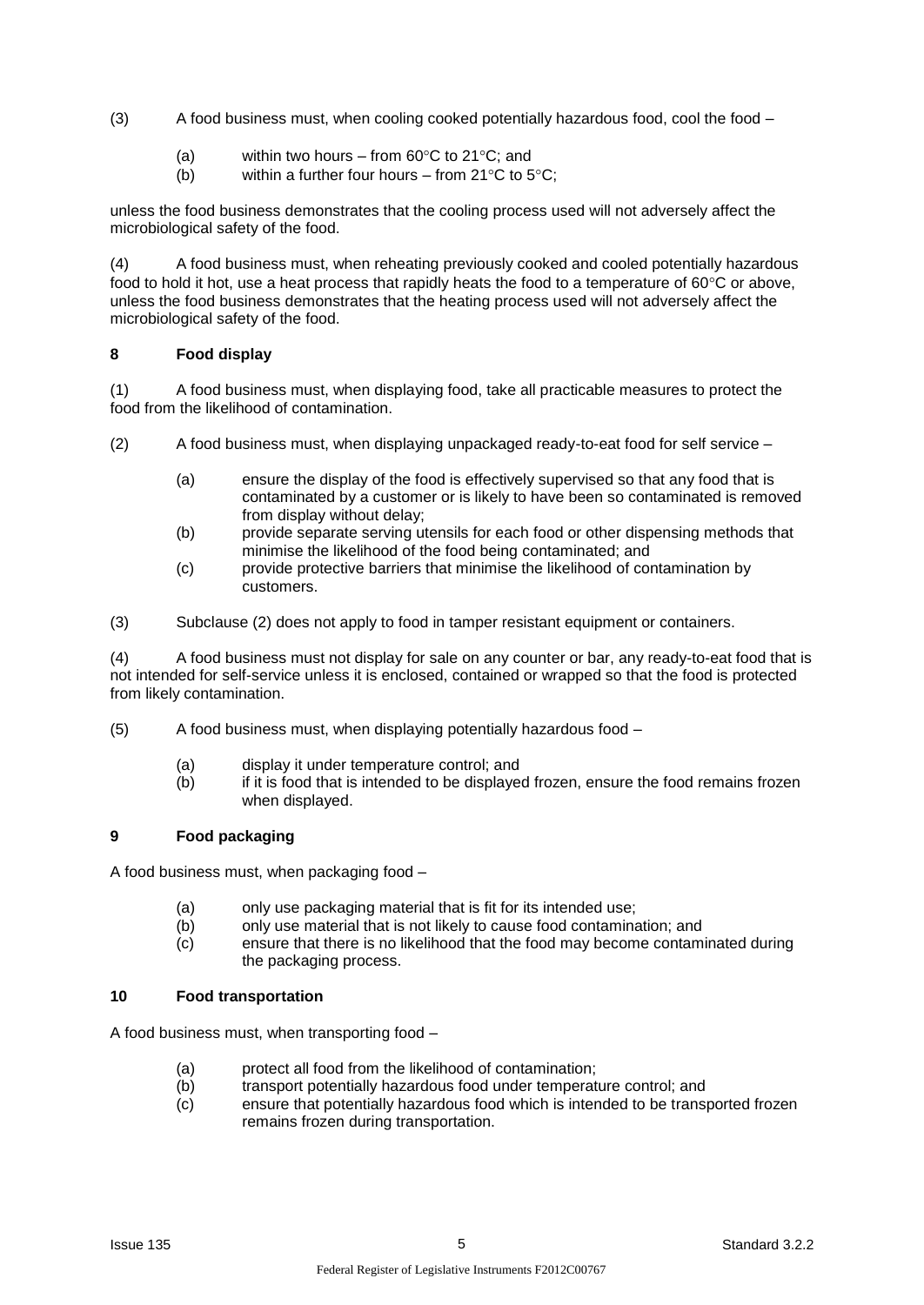### **11 Food disposal**

- $(1)$  A food business must ensure that food for disposal is held and kept separate until it is
	- (a) destroyed or otherwise used or disposed of so that it cannot be used for human consumption;
	- (b) returned to its supplier;
	- (c) further processed in a way that ensures its safety and suitability; or
	- (d) ascertained to be safe and suitable.
- (2) In subclause (1), 'food for disposal' means food that
	- (a) is subject to recall;
	- (b) has been returned;
	- (c) is not safe or suitable; or
	- (d) is reasonably suspected of not being safe or suitable.

(3) A food business must clearly identify any food that is held and kept separate in accordance with subclause (1) as returned food, recalled food, or food that is or may not be safe or suitable, as the case may be.

(4) A food business must not sell food that has been already served to a person to another person unless the food was completely wrapped when served and has remained completely wrapped.

### **12 Food recall**

A food business engaged in the wholesale supply, manufacture or importation of food must –

- 
- (a) have in place a system to ensure the recall of unsafe food;<br>(b) set out this system in a written document and make this do set out this system in a written document and make this document available to an authorised officer upon request; and
- (c) comply with this system when recalling unsafe food.

### **Editorial note:**

Food businesses that are not engaged in the wholesale supply, manufacture or importation of food are not required to have a food recall system. However, all food businesses should note that food that is subject to recall is 'food for disposal' and hence all food businesses must comply with the requirements of clause 11 in relation to recalled food.

## **Division 4 – Health and hygiene requirements**

# **Subdivision 1 – Requirements for food handlers**

### **13 General requirement**

A food handler must take all reasonable measures not to handle food or surfaces likely to come into contact with food in a way that is likely to compromise the safety and suitability of food.

### **14 Health of food handlers**

(1) A food handler who has a symptom that indicates the handler may be suffering from a foodborne disease, or knows he or she is suffering from a foodborne disease, or is a carrier of a foodborne disease, must, if at work –

(a) report that he or she is or may be suffering from the disease, or knows that he or she is carrying the disease, to his or her supervisor, as the case may be;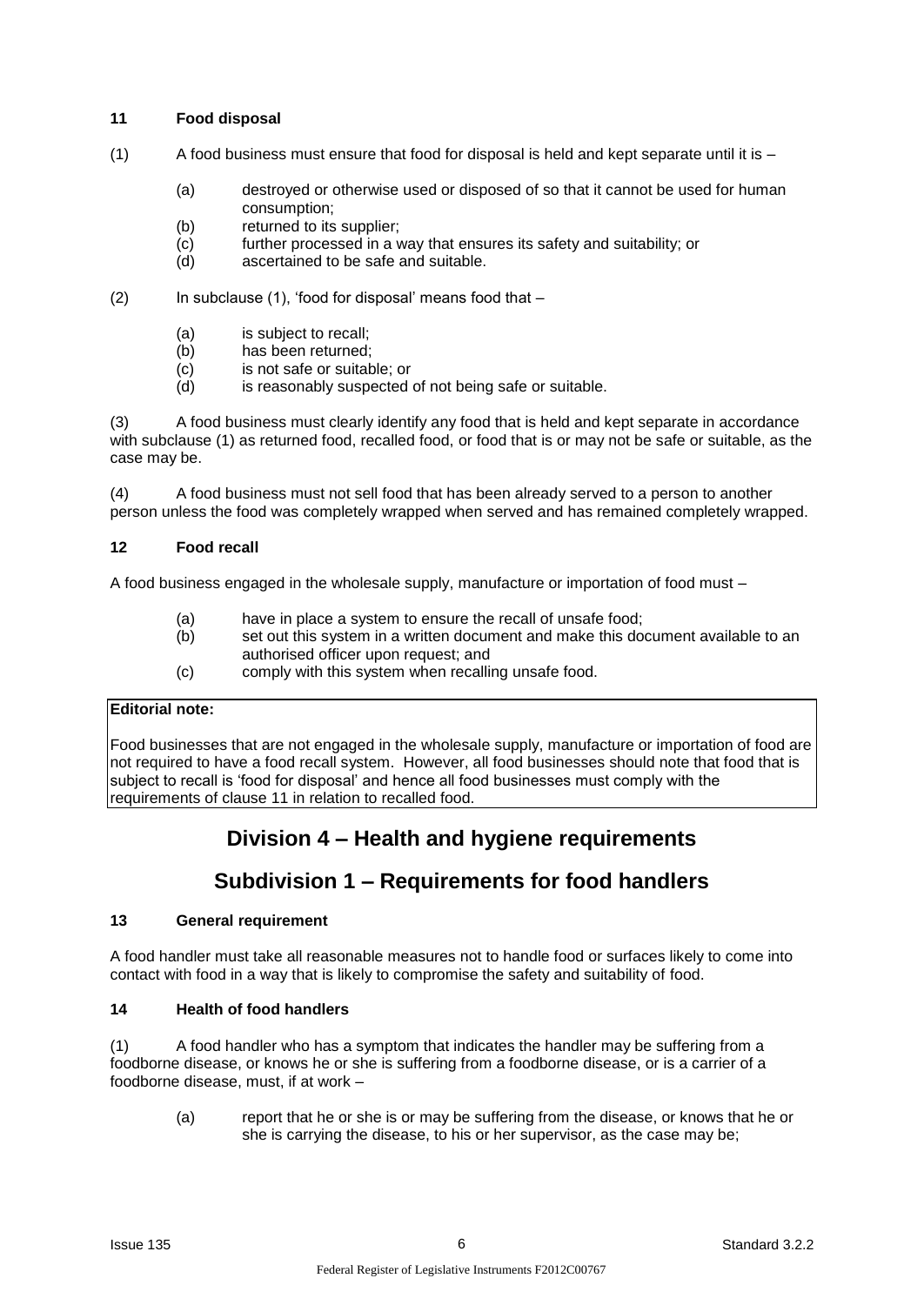- (b) not engage in any handling of food where there is a reasonable likelihood of food contamination as a result of the disease; and
- (c) if continuing to engage in other work on the food premises take all practicable measures to prevent food from being contaminated as a result of the disease.
- (2) A food handler who suffers from a condition must, if at work
	- (a) if there is a reasonable likelihood of food contamination as a result of suffering the condition – report that he or she is suffering from the condition to his or her supervisor; and
	- (b) if continuing to engage in the handling of food or other work take all practicable measures to prevent food being contaminated as a result of the condition.

(3) A food handler must notify his or her supervisor if the food handler knows or suspects that he or she may have contaminated food whilst handling food.

#### **15 Hygiene of food handlers**

- (1) A food handler must, when engaging in any food handling operation
	- (a) take all practicable measures to ensure his or her body, anything from his or her body, and anything he or she is wearing does not contaminate food or surfaces likely to come into contact with food;
	- (b) take all practicable measures to prevent unnecessary contact with ready-to-eat food;
	- (c) ensure outer clothing is of a level of cleanliness that is appropriate for the handling of food that is being conducted;
	- (d) only use on exposed parts of his or her body bandages and dressings that are completely covered with a waterproofed covering;
	- (e) not eat over unprotected food or surfaces likely to come into contact with food;
	- (f) not sneeze, blow or cough over unprotected food or surfaces likely to come into contact with food;
	- (g) not spit, smoke or use tobacco or similar preparations in areas in which food is handled; and
	- (h) not urinate or defecate except in a toilet.
- (2) A food handler must wash his or her hands in accordance with subclause  $(4)$ 
	- (a) whenever his or her hands are likely to be a source of contamination of food;<br>(b) immediately before working with ready-to-eat food after handling raw food: an
	- immediately before working with ready-to-eat food after handling raw food; and
	- (c) immediately after using the toilet.

(3) A food handler must, when engaging in a food handling operation that involves unprotected food or surfaces likely to come into contact with food, wash his or her hands in accordance with subclause (4) –

- (a) before commencing or re-commencing handling food;
- (b) immediately after smoking, coughing, sneezing, using a handkerchief or disposable tissue, eating, drinking or using tobacco or similar substances; and
- (c) after touching his or her hair, scalp or a body opening.

(4) A food handler must, whenever washing his or her hands –

- (a) use the hand washing facilities provided;
- (b) thoroughly clean his or her hands using soap or other effective means, and warm running water; and
- (c) thoroughly dry his or her hands on a single use towel or in another way that is not likely to transfer pathogenic microorganisms to the hands.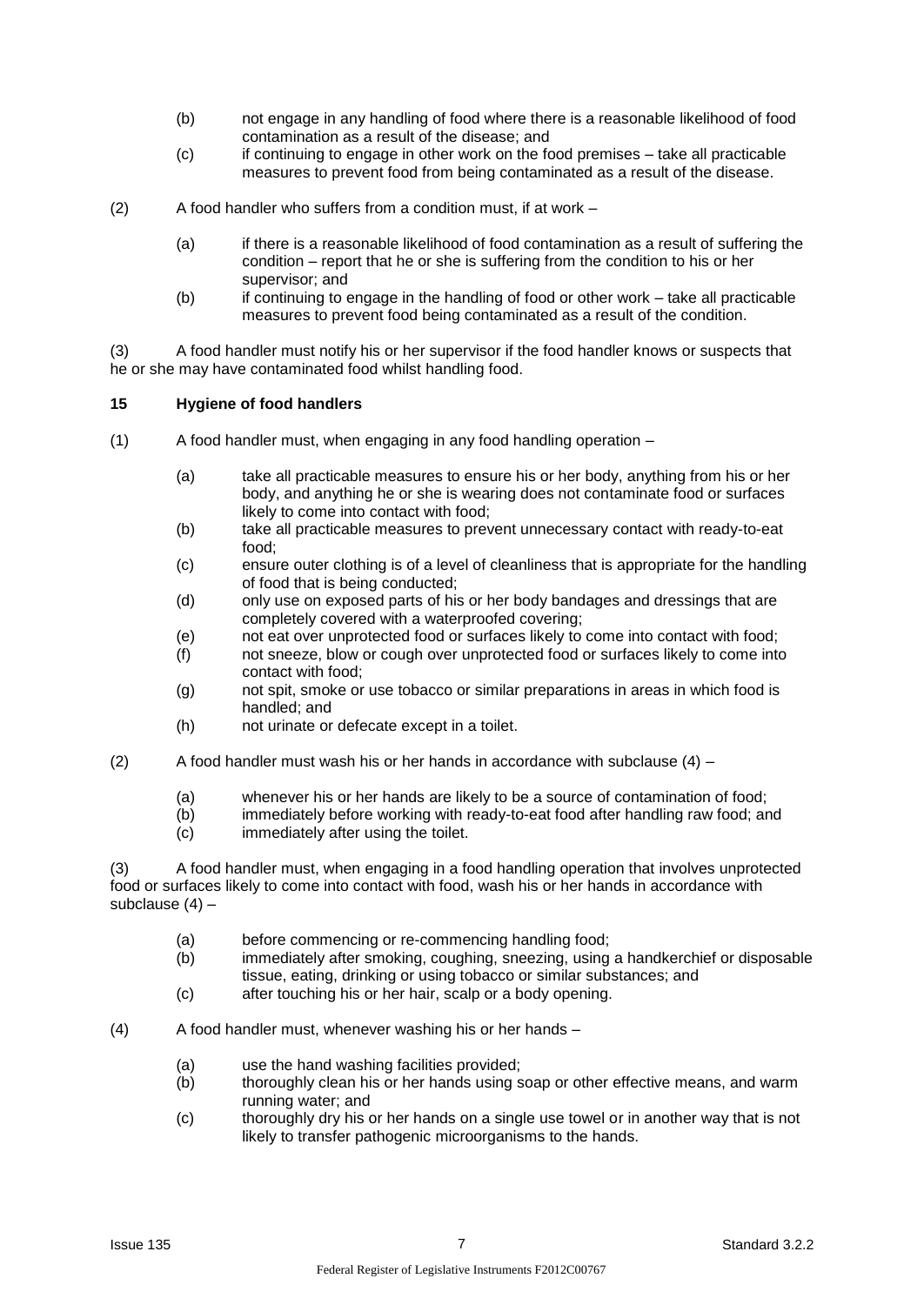(5) A food handler who handles food at temporary food premises does not have to clean his or her hands with warm running water, or comply with paragraph (4)(c), if the appropriate enforcement agency has provided the food business operating from the temporary food premises with approval in writing for this purpose.

## **Subdivision 2 – Requirements for food businesses**

### **16 Health of persons who handle food – duties of food businesses**

(1) A food business must ensure the following persons do not engage in the handling of food for the food business where there is a reasonable likelihood of food contamination –

- (a) a person known to be suffering from a foodborne disease, or who is a carrier of a foodborne disease; and
- (b) a person known or reasonably suspected to have a symptom that may indicate he or she is suffering from a foodborne disease.

(2) A food business must ensure that a person who is known or reasonably suspected to be suffering from a condition and who continues to engage in the handling of food for the food business takes all practicable measures to prevent food contamination.

(3) A food business may permit a person excluded from handling food in accordance with paragraph (1)(a) to resume handling food only after receiving advice from a medical practitioner that the person no longer is suffering from, or is a carrier of, a foodborne disease.

### **17 Hygiene of food handlers — duties of food businesses**

- (1) Subject to subclause (2), a food business must, for each food premises
	- (a) maintain easily accessible hand washing facilities;
	- (b) maintain, at or near each hand washing facility, a supply of
		- (i) warm running water; and
		- (ii) soap; or
		- (iii) other items that may be used to thoroughly clean hands;
	- (c) ensure hand washing facilities are only used for the washing of hands, arms and face; and
	- (d) provide, at or near each hand washing facility
		- (i) single use towels or other means of effectively drying hands that are not likely to transfer pathogenic microorganisms to the hands; and
		- (ii) a container for used towels, if needed.

(2) Paragraph (1)(c) does not apply in relation to handwashing facilities at food premises that are used principally as a private dwelling if the proprietor of the food business has the approval in writing of the appropriate enforcement agency.

(3) With the approval in writing of the appropriate enforcement agency, a food business that operates from temporary food premises does not have to comply with any of the requirements of paragraphs (1)(b)(i) or (1)(d) that are specified in the written approval.

### **18 General duties of food businesses**

(1) A food business must inform all food handlers working for the food business of their health and hygiene obligations under Subdivision 1 of this Division.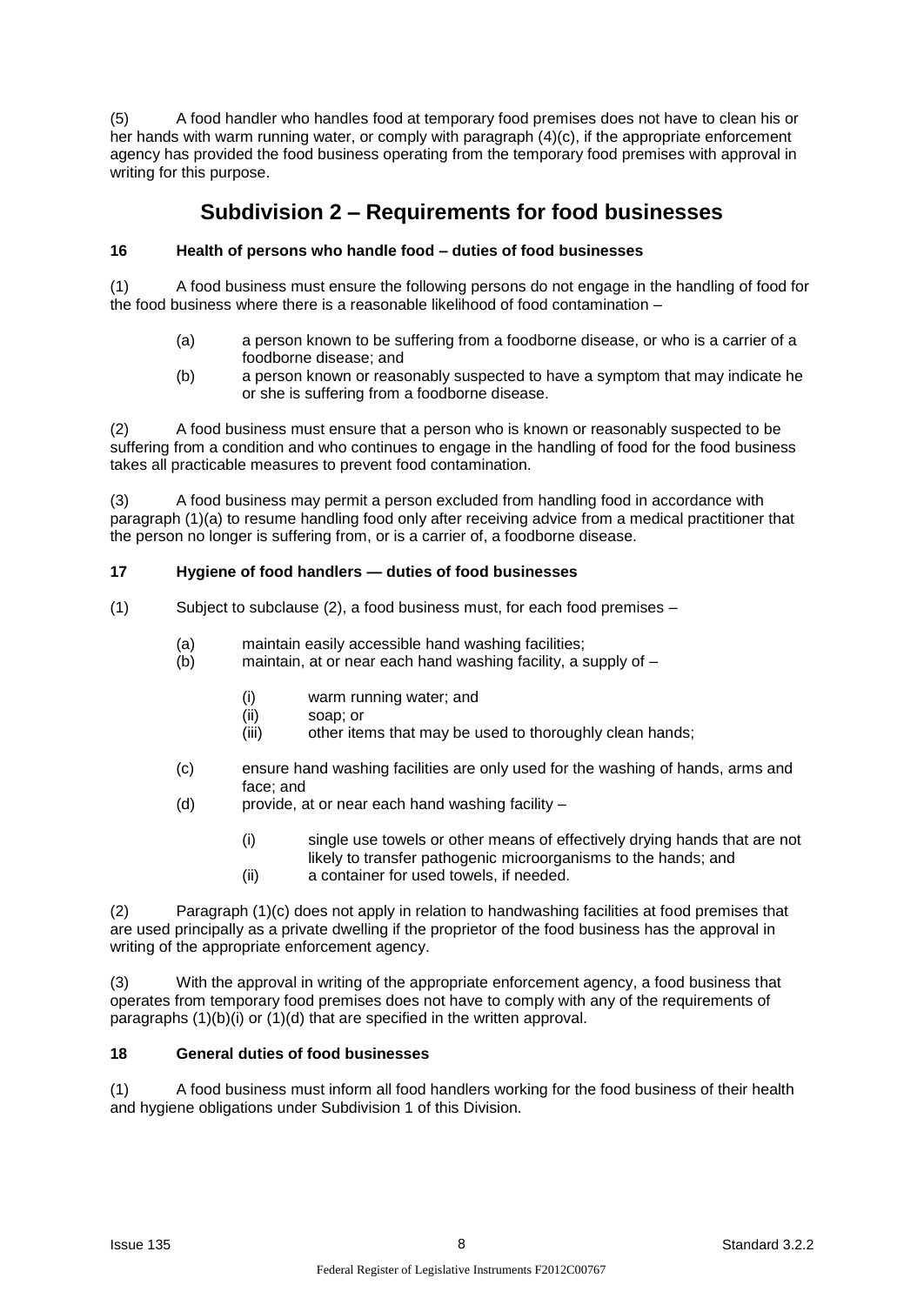(2) A food business must ensure that any information provided by a food handler in accordance with Subdivision 1 of this Division is not disclosed to any person without the consent of the food handler, except the proprietor or an authorised officer, and that the information is not used for any purpose other than addressing the risk of food contamination.

(3) A food business must take all practicable measures to ensure all people on the food premises of the food business –

(a) do not contaminate food;

(b) do not have unnecessary contact with ready-to-eat food; and

(c) do not spit, smoke, or use tobacco or similar preparations in areas where there is unprotected food or surfaces likely to come into contact with food.

## **Division 5 – Cleaning, sanitising and maintenance**

### **19 Cleanliness**

(1) A food business must maintain food premises to a standard of cleanliness where there is no accumulation of –

- (a) garbage, except in garbage containers;
- (b) recycled matter, except in containers;
- (c) food waste;
- (d) dirt;
- (e) grease; or
- (f) other visible matter.

(2) A food business must maintain all fixtures, fittings and equipment, having regard to its use, and those parts of vehicles that are used to transport food, and other items provided by the business to purchasers to transport food, to a standard of cleanliness where there is no accumulation of –

- (a) food waste;
- (b) dirt;
- (c) grease; or
- (d) other visible matter.

### **20 Cleaning and sanitising of specific equipment**

(1) A food business must ensure the following equipment is in a clean and sanitary condition in the circumstances set out below –

- (a) eating and drinking utensils immediately before each use; and
- (b) the food contact surfaces of equipment whenever food that will come into contact with the surface is likely to be contaminated.

(2) In subclause (1), a 'clean and sanitary condition' means, in relation to a surface or utensil, the condition of a surface or utensil where it –

- (a) is clean; and
- (b) has had applied to it heat or chemicals, heat and chemicals, or other processes, so that the number of microorganisms on the surface or utensil has been reduced to a level that –
	- (i) does not compromise the safety of the food with which it may come into contact; and
	- (ii) does not permit the transmission of infectious disease.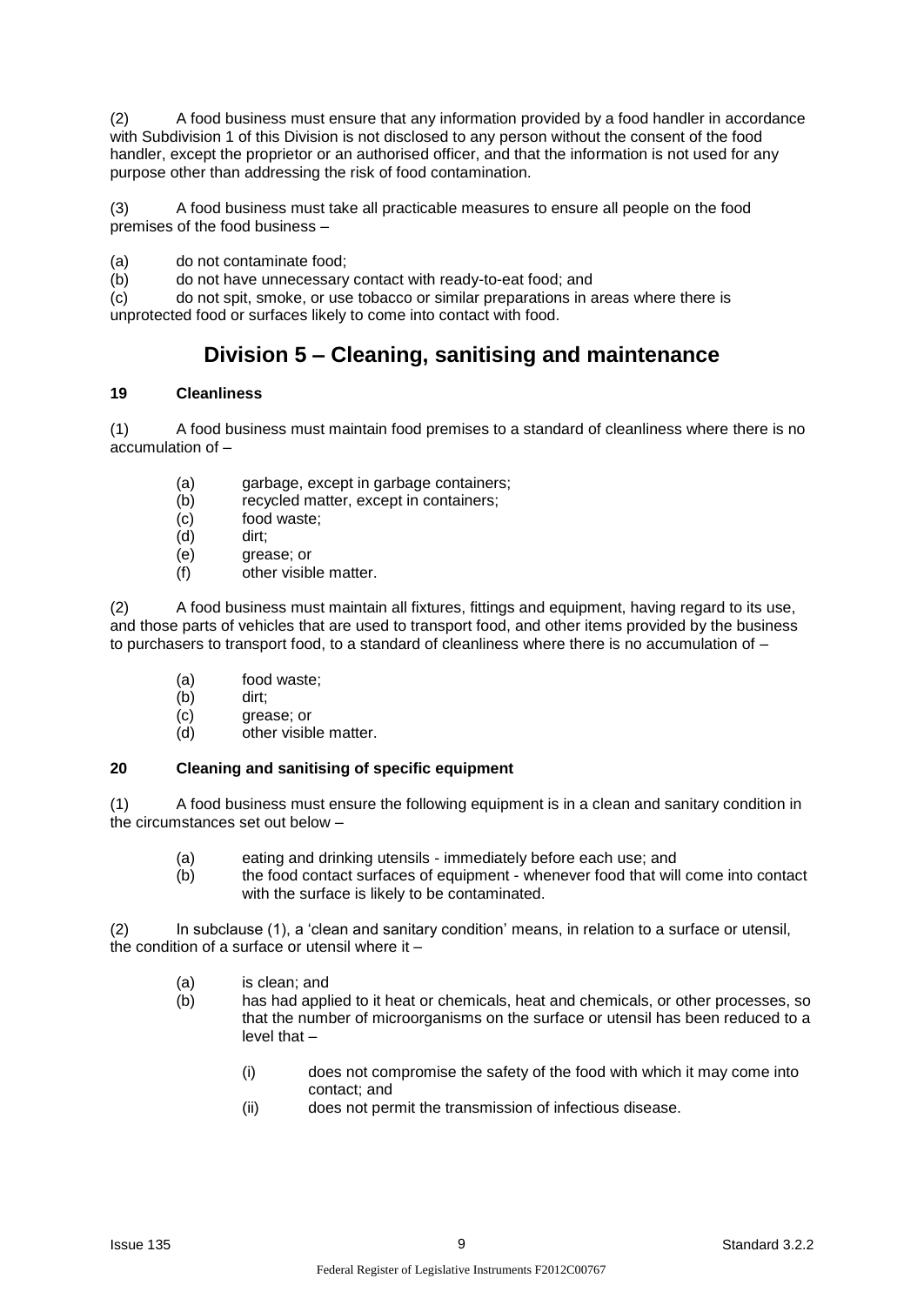### **21 Maintenance**

(1) A food business must maintain food premises and all fixtures, fittings and equipment, having regard to their use, and those parts of vehicles that are used to transport food, and other items provided by the business to purchasers to transport food, in a good state of repair and working order having regard to their use.

(2) A food business must not use any chipped, broken or cracked eating or drinking utensils for handling food.

### **Division 6 – Miscellaneous**

### **22 Temperature measuring devices**

A food business must, at food premises where potentially hazardous food is handled, have a temperature measuring device that –

- (a) is readily accessible; and
- (b) can accurately measure the temperature of potentially hazardous food to +/- 1ºC.

### **23 Single use items**

A food business must –

- (a) in relation to all single use items, take all practicable measures to ensure they do not come into contact with food or the mouth of a person if they are –
	- (i) contaminated; or
	- (ii) reasonably suspected of being contaminated; and
- (b) in relation to single use items that are intended to come into contact with food or the mouth of a person –
	- (i) take all practicable measures to protect them from the likelihood of contamination until use; and
	- (ii) not reuse such items.

#### **24 Animals and pests**

- (1) A food business must
	- (a) subject to subclauses (2) and (3), not permit live animals in areas in which food is handled, other than seafood or other fish or shellfish; and
	- (b) take all practicable measures to prevent pests entering the food premises; and
	- (c) take all practicable measures to eradicate and prevent the harbourage of pests on the food premises and those parts of vehicles that are used to transport food.
- (2) A food business must permit an assistance animal in areas used by customers.

(3) A food business may permit a dog that is not an assistance animal to be present in an outdoor dining area.

(4) In this clause –

**assistance animal** means an animal referred to in section 9 of the *Disability Discrimination Act 1992* of the Commonwealth.

**enclosed area** means an area that, except for doorways and passageways, is substantially or completely closed, whether permanently or temporarily, by –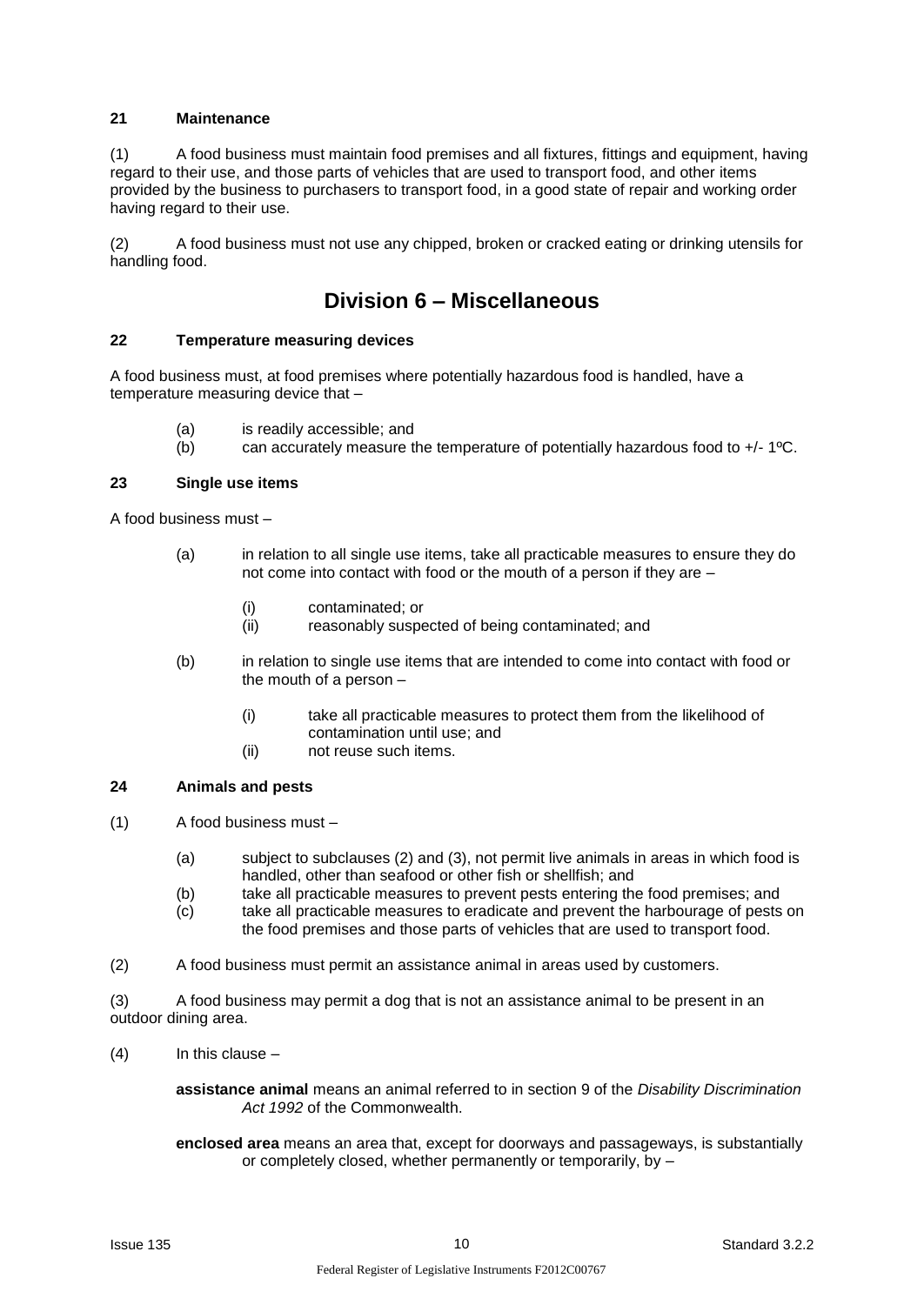- (a) a ceiling or roof; and
- (b) walls or windows or both walls and windows.

#### **outdoor dining area** means an area that –

- (a) is used for dining, drinking or both drinking and dining; and
- (b) is not used for the preparation of food; and
- (b) is not an enclosed area; and
- $(c)$  can be entered by the public without passing through an enclosed area.

### **Editorial note:**

Section 9 of the *Disability Discrimination Act 1992* refers to a guide dog, a dog trained to assist a person in activities where hearing is required and any other animal trained to assist a person to alleviate the effect of a disability.

### **25 Alternative methods of compliance**

Without limiting the ways in which a food business can demonstrate that the temperature and any heating or cooling process it uses will not adversely affect the microbiological safety of food, a food business satisfies this requirement by complying with –

- (a) a food safety program that meets the requirements for food safety programs in the Act, regulations under the Act, or a food safety standard other than this Standard;
- (b) if no such requirements apply to the food business, a 'food safety program' as defined in this Standard;
- (c) a process that according to documented sound scientific evidence is a process that will not adversely affect the microbiological safety of the food; or
- (d) a process set out in written guidelines based on sound scientific evidence that are recognised by the relevant food industry.